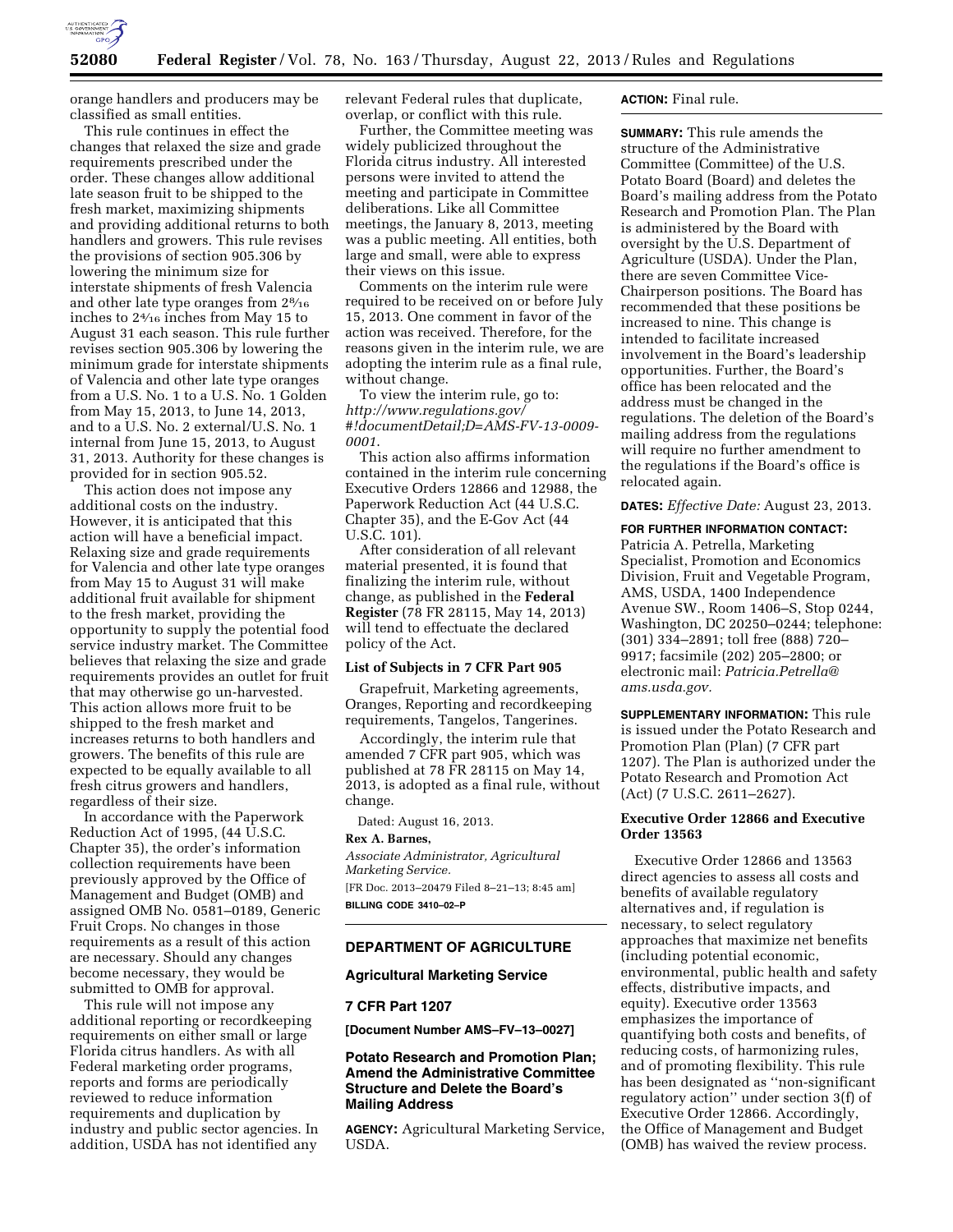#### **Executive Order 12988**

This rule has been reviewed under Executive Order 12988, Civil Justice Reform. It is not intended to have retroactive effect.

The Act provides that administrative proceedings must be exhausted before parties may file suit in court. Under section 311 of the Act (7 U.S.C. 2620), a person subject to a plan may file a petition with USDA stating that such plan, any provision of such plan, or any obligation imposed in connection with such plan, is not in accordance with law and request a modification of such plan or to be exempted therefrom. Such person is afforded the opportunity for a hearing on the petition. After the hearing, USDA would rule on the petition. The Act provides that the district court of the United States in any district in which such person is an inhabitant, or has his or her principal place of business, has jurisdiction to review USDA's ruling on the petition, provided that a complaint is filed not later than 20 days after date of the entry of the ruling.

## **Background**

This rule amends the structure of the Committee of the Board and deletes the Board's mailing address from the regulations. The Plan is administered by the Board with oversight by USDA. Under the Plan, assessments are collected from handlers and importers and used for projects to promote potatoes and potato products.

This rule modifies the structure of the Board's Administrative Committee as prescribed in the Plan by increasing the number of Vice-Chairperson positions on the Committee from seven to nine. These additional positions would be allocated, as provided in the Board's bylaws, to the Northwest and North Central caucuses. The Northwest district includes Alaska, Idaho, Montana, Oregon and Washington. The North Central district includes Illinois, Indiana, Iowa, Michigan, Missouri, Minnesota, North Dakota, Ohio, South Dakota, and Wisconsin. With this action, Board representation at the executive level for potato producers in the Northwest district increases from 28.5 percent to 33 percent and in the North Central district from 14 percent to 22 percent.

Section 1207.327(b) of the regulations provides the authority to the Board to make rules and regulations, with USDA approval, to effectuate the terms and conditions of the Plan. Section 1207.328(a) of the Plan provides the authority to the Board to select from its members such officers as may be

necessary and to adopt such rules for the conduct of its business as the Board may deem advisable.

Section 1207.507(a) of the Plan's administrative rules delineates the structure of the Board's Administrative Committee. The Committee is selected from among Board members, and is composed mostly of producer members, with one or more importer member(s), and the public member. The Board, through the adoption of its bylaws, may prescribe the manner of selection and the number of members; except that the regulations mandate that the Committee shall include a Chairperson and a fixed number of Vice-Chairpersons. The change is intended to facilitate increased involvement in the Board's leadership opportunities from the Northwest and North Central caucuses and possibly increase diversity at higher positions on the Board.

Prior to this change, the Plan provided for seven Vice-Chairperson positions on the Committee. Vice-Chairperson positions are allocated in the Board's bylaws to represent production districts as determined by the Board. This action increases the number of Vice-Chairperson positions to nine. The additional Vice-Chairpersons would be allocated to the Northwest and North Central caucuses, which historically have been the caucuses with the greatest production.

The second change will delete the Board's mailing address from the Plan's rules and regulations. Section 1207.501 of the Plan specifies that all communications in connection with the Plan shall be addressed to: National Potato Promotion Board, 7555 East Hampden Avenue, Suite 412, Denver, Colorado, 80231. The Board moved to a new location within Denver, Colorado. Therefore, this section would need to be amended. However, USDA is recommending that this section be deleted so no further amendment would be required if the Board moves its office in the future. Interested persons wanting to contact the Board can reach them through their Web site, Facebook, or smartphone application.

### **Board Recommendation**

The Board met on March 14, 2013, and unanimously recommended amending the Committee structure of the Board and amending the Board's mailing address from the Plan. This action would contribute to effective administration of the program.

# **Initial Regulatory Flexibility Act Analysis**

In accordance with the Regulatory Flexibility Act (RFA) (5 U.S.C. 601–

612), AMS is required to examine the impact of the rule on small entities. Accordingly, AMS has considered the economic impact of this action on small entities.

According to the Board, it is estimated that in 2013 there are about 2,500 producers, 1,030 handlers and 240 importers of potatoes and potato products who are subject to the provisions of the Plan.

The purpose of the RFA is to fit regulatory actions to the scale of businesses subject to such actions so that small businesses will not be disproportionately burdened. The Small Business Administration defines, in 13 CFR Part 121, small agricultural producers as those having annual receipts of no more than \$750,000 and small agricultural service firms (domestic handlers and importers) as those having annual receipts of no more than \$7.0 million. Under these definitions, the majority of the handlers, producers and importers that would be affected by this rule would be considered small entities.

This rule amends the structure of the Administrative Committee of the Board and deletes the Board's mailing address from the regulations. The Plan is administered by the Board with oversight by the U.S. Department of Agriculture (USDA). As provided for in the regulations, there are seven Committee Vice-Chairperson positions. The Board has recommended that these positions be increased to nine Vice-Chairpersons. This change is intended to facilitate increased involvement in the Board's leadership opportunities. The deletion of the Board's mailing address will require no further amendment to the regulations if the Board's office is relocated. The Board's office is being relocated without the amendment to the regulations made in this final rule. A change to the regulations would be necessary.

This rule will amend section 1207.507(a) of the regulations by changing the number of Vice-Chairperson positions from seven to nine. Also, the Board's office address will be removed from § 1207.501 of the regulations.

Regarding the economic impact of this rule on affected entities, this action will impose no costs on producers, handlers, and importers as a result of this action. Both changes are administrative in nature; it would merely provide additional opportunities for increased involvement by producers in the Board's leadership opportunities from the larger production areas.

Regarding alternatives, one option to the action would be to maintain the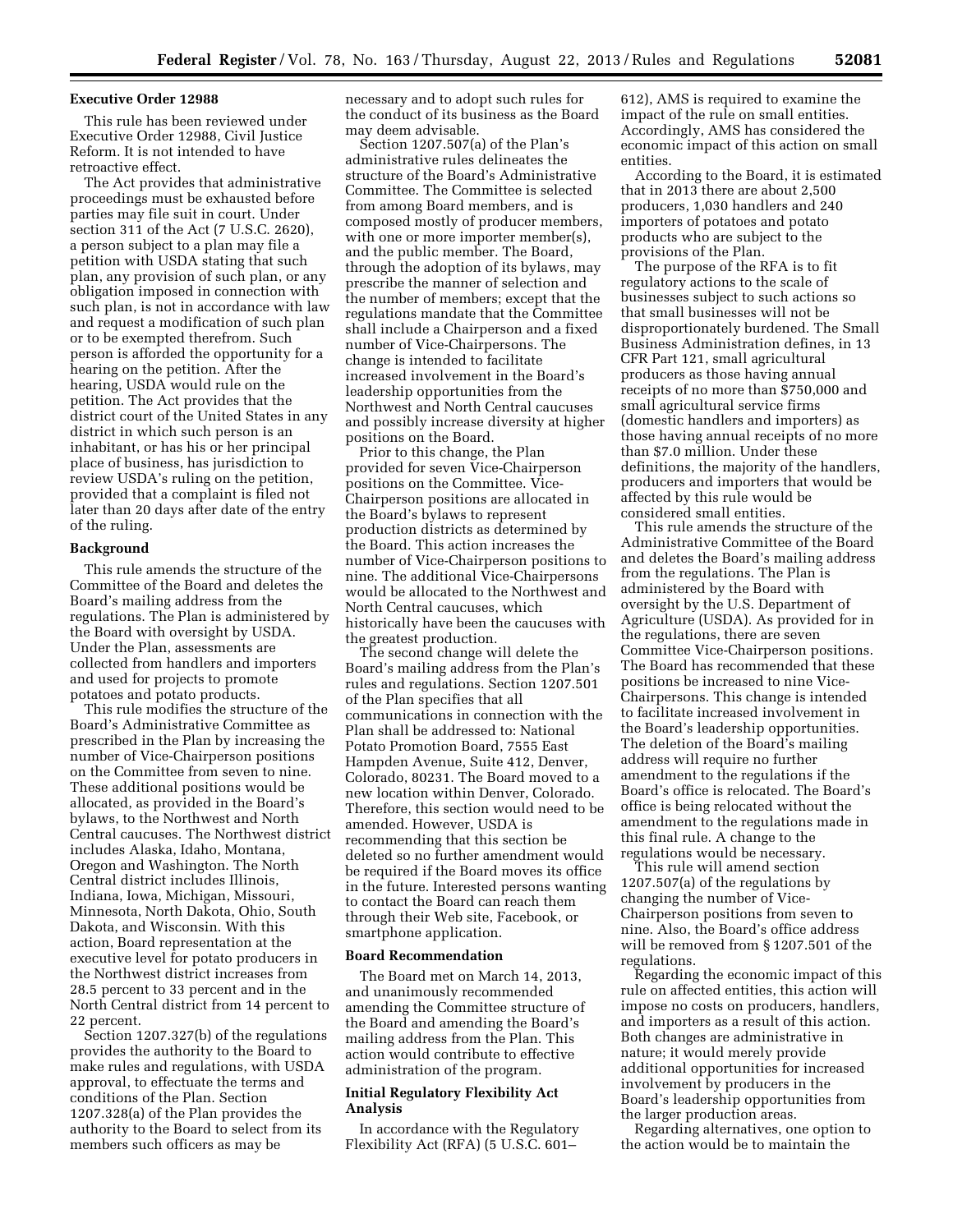status quo and not change the Administrative Committee structure. This will not alleviate the concerns voiced by the Northwest and North Central caucuses for more representation and leadership opportunities. The Board also considered combining the Southwest caucus into the Northwest caucus. The Board concluded that this would cause the Southwest producers to lose their representation as there are more Northwest producers and the available seats could possibly be absorbed by all Northwest producers. Therefore, the recommendation was approved, as it will allow greater opportunity for producers from the Board's two largest caucus districts to become engaged in the Board's leadership structure. This action will also make the representation on the Board more equitable according to production.

A proposed rule concerning this action was published in the **Federal Register** on June 28, 2013 (78 FR 38846). The proposal was made available through the Internet by USDA, the Office of the Federal Register, and the Board. A 15-day comment period ending July 15, 2013, was provided to allow interested persons to submit comments.

### **Analysis of Comment**

One comment was received in response to the proposed rule. The comment is addressed in the following paragraphs. The commenter raised a number of issues concerning the need for the program to spend American tax dollars and that another Federal bureaucracy is unnecessary; retaining the Board's address in the regulatory text; decreasing the number of Vice-Chairpersons to five; and conducting meetings by video or webinar.

One issue that the commenter raised was that there is no need for the program to spend American tax dollars and that another Federal bureaucracy is unnecessary. The program is paid for by the potato industry through assessments on domestic handlers and importers. Research and promotion programs overseen by USDA are self-help programs funded by their respective industry and do not receive taxpayer funds. The Potato Research and Promotion Program authorized by the Potato Research and Promotion Act and the Potato Research and Promotion Plan itself was established in March 1972.

Another issue stated by the commenter was that the Board's address should be retained in the regulatory text. The deletion of the Board's mailing address from the regulatory text will require no further amendments to the

regulations. The Board can easily be contacted by using their Web site, Facebook or smartphone application. Further, the Board's Web site in addition to the USDA Web site contain the Board's address. In addition, deleting the address is a cost savings measure to the potato industry since no further rulemaking will be necessary if the Board moves its offices in the future.

The commenter also recommended that the Vice-Chairpersons should be decreased to five instead of nine as proposed by the Board. The Board recommended this change and discussed it thoroughly at various meetings. The change will facilitate increased involvement in the Board's leadership opportunities from the Northwest and North Central caucuses and possibly increase diversity at higher positions on the Board. Decreasing the number of Vice-Chairpersons on the Board would not accomplish the intent of the change.

Finally, the commenter commented that Board meetings should be on the web and videoed for the public to view. The Board meets in person once a year and the Administrative Committee meets three times a year. During certain circumstances committees will meet by teleconference. All meetings of the Board are open to the public and minutes of all the meetings are available. Accordingly, based upon our consideration of the comment received no changes have been made to the regulatory text.

In accordance with the Paperwork Reduction Act of 1995 (44 U.S.C. Chapter 35), the information collection and recordkeeping requirements that are imposed by the Order have been approved previously under OMB control number 0581–0093. This rule will not result in a change to the information collection and recordkeeping requirements previously approved and will impose no additional reporting and recordkeeping burden on potato producers, handlers, and importers.

As with all Federal promotion programs, reports and forms are periodically reviewed to reduce information requirements and duplication by industry and public sector agencies. Finally, USDA has not identified any relevant Federal rules that duplicate, overlap, or conflict with this rule.

AMS is committed to complying with the E-Government Act, to promote the use of the Internet and other information technologies to provide increased opportunities for citizen access to Government information and services, and for other purposes.

Regarding outreach efforts, this action was discussed by the Board at meetings over the past year. Board members discussed the changes with their respective regions and received positive feedback. The Board met in March 2013 and unanimously made its recommendation. All of the Board's meetings, including meetings held via teleconference, are open to the public and interested persons are invited to participate and express their views.

After consideration of all relevant matters presented, including the information and recommendation submitted by the Board and other available information, it is hereby found that this rule, as hereinafter set forth, will tend to effectuate the declared policy of the Act.

It is further found that good cause exists for not postponing the effective date of this rule until 30 days after publication in the **Federal Register** (5 U.S.C. 553) because the Administrative Committee is meeting on October 21, 2013, and it would be appropriate that the additional Vice-Chairpersons should be able to participate in those meetings. In addition, the Board's office has already relocated so the address needs to be deleted promptly. Further, handlers, producers and importers are aware of this rule, which was recommended at a public meeting. Also, a 15-day comment period was provided for in the proposed rule.

#### **List of Subjects in 7 CFR Part 1207**

Advertising, Agricultural research, Imports, Potatoes, Reporting and recordkeeping requirements.

For the reasons set forth in the preamble, 7 CFR part 1207 is amended as follows:

# **PART 1207—POTATO RESEARCH AND PROMOTION PLAN**

■ 1. The authority citation for 7 CFR part 1207 continues to read as follows:

**Authority:** 7 U.S.C. 2611–2627 and 7 U.S.C. 7401.

#### **§ 1207.507 [Removed and Reserved]**

■ 2. Section 1207.501 is removed and reserved.

■ 3. Section 1207.507(a) is revised to read as follows:

### **§ 1207.507 Administrative Committee.**

(a) The Board shall annually select from among its members an Administrative Committee composed of producer members as provided for in the Board's bylaws, one or more importer members, and the public member. Selection shall be made in such manner as the Board may